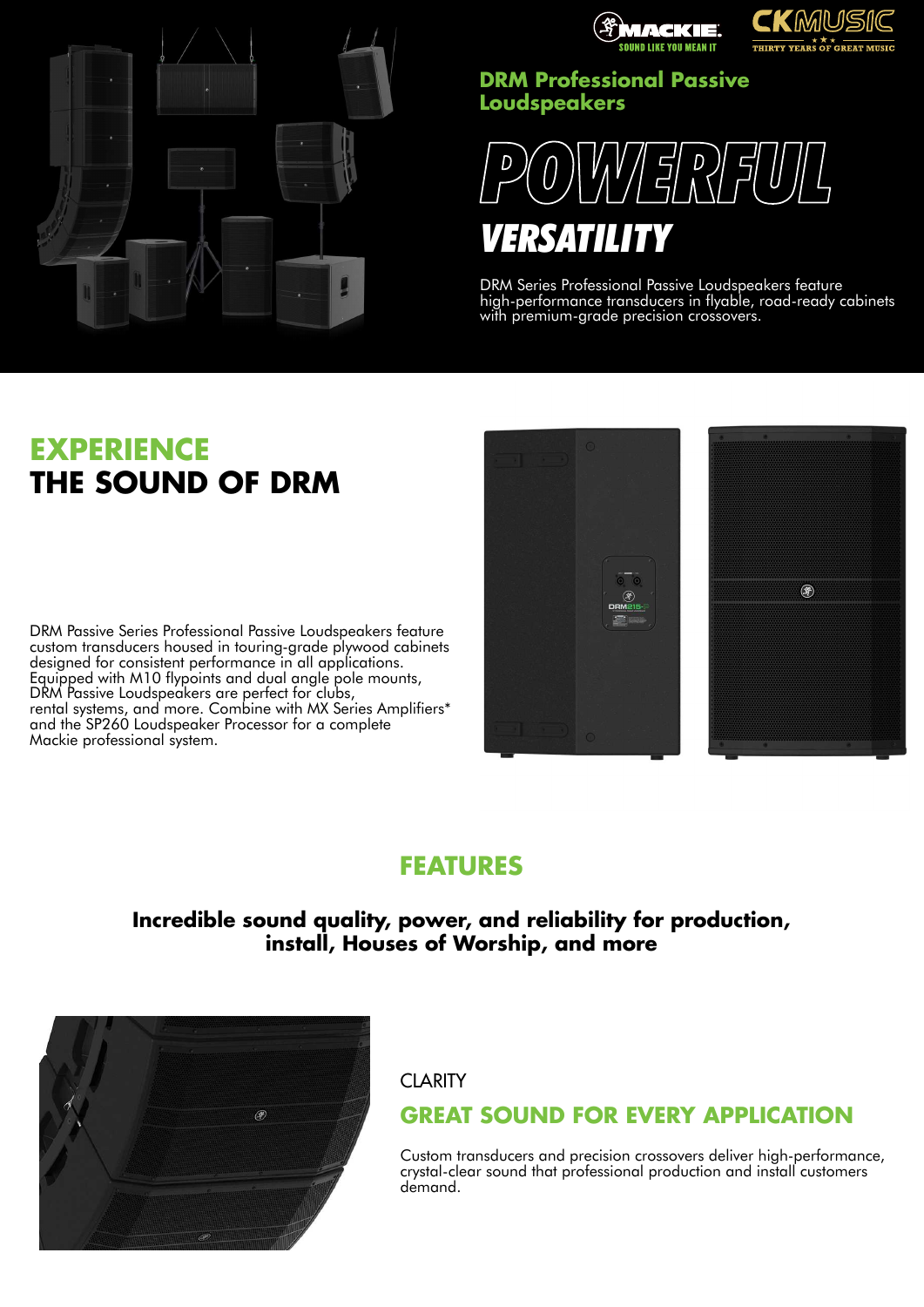

### RUGGED

## **ROAD-WORTHY DESIGN**

Solid plywood construction and internal bracing offers optimal acoustic performance. Coated in a touring-grade textured coating, DRM Passive Loudspeakers are ready for the most demanding applications.



### **VERSATILE**

## **FLEXIBLE CONFIGURATIONS**

Equipped with M10 flypoints, dual angle pole mounts, and available line array configurations; DRM Passive Loudspeakers are perfect for clubs, houses of worship, rental systems and more.



### **DSP**

# **SP260 LOUDSPEAKER PROCESSOR**

The perfect addition to DRM Passive Loudspeakers, the SP260 Loudspeaker Processor offers an array of EQ, crossovers, and more to fully tune the system for your venue.



### POWER

## **MX SERIES AMPLIFIERS**

MX Series Professional Power Amplifiers provide the power and performance needed for the ultimate DRM Series Passive system.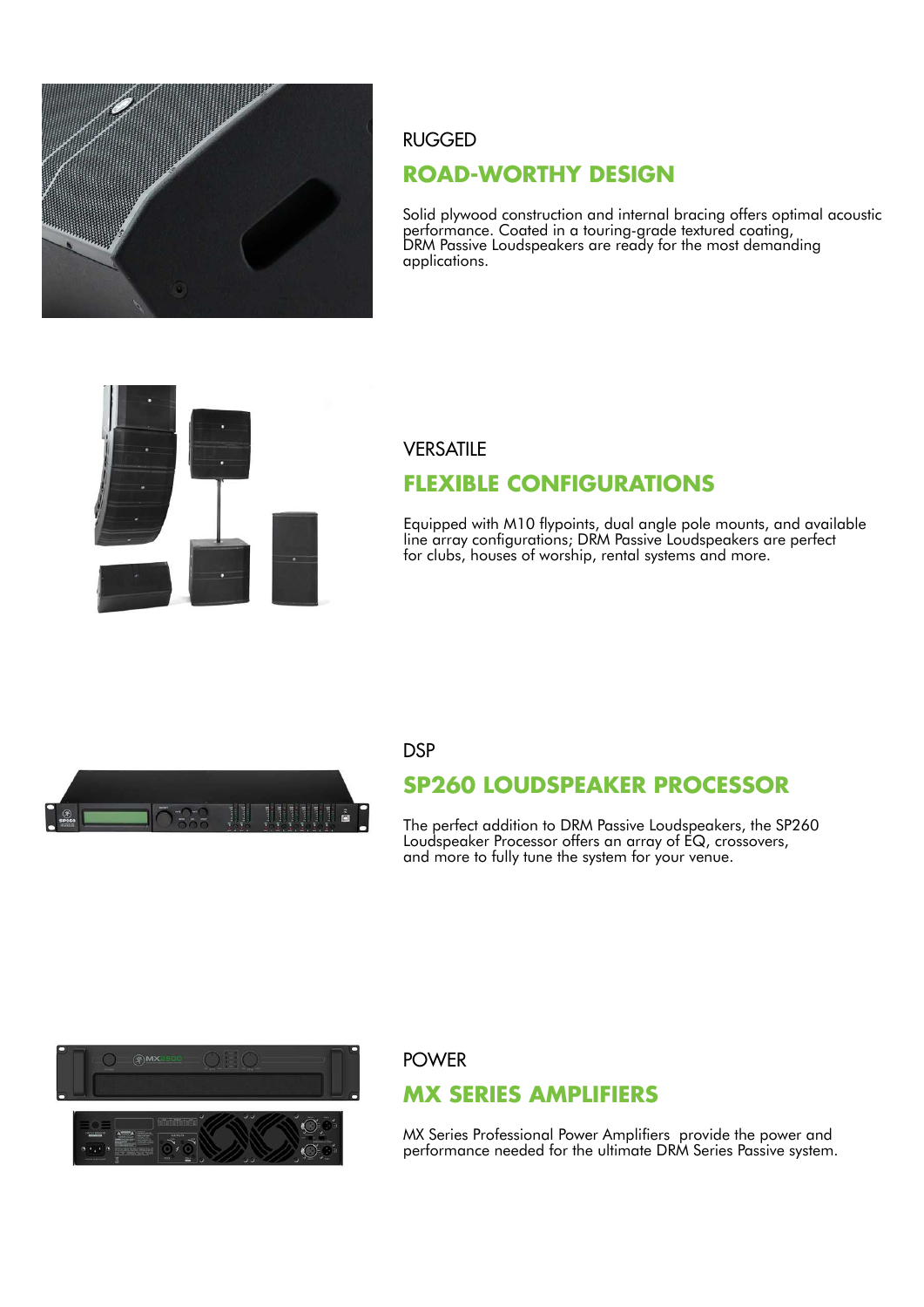# **SERIES LINE-UP**

Powerful, rugged loudspeakers for install, production, and more

# **DRM212-P**

### 1600W 12" PROFESSIONAL PASSIVE LOUDSPEAKER



High-performance professional loudspeaker designed for high-demand applications

### Custom designed transducers

- 1.4" Titanium diaphragm compression driver offers maximum transparency and clarity
- 12" High-excursion woofer offers minimal distortion with increased bass response and reliability to withstand the most demanding live applications

### Precision internal crossover

- Premium grade components and precise tuning provide maximum clarity and performance
- Parallel Speak ON inputs
- Road-worthy 15mm plywood construction and internal bracing offers optimal acoustic performance
- Powder-coated heavy gauge steel grille
- Touring-grade textured cabinet coating
- Angled cabinet design allows for use as a high-performance floor monitor
- Dual angle pole-mount provides optimal coverage and minimal reflections in most venues
- Flyable 8xM10 flypoints for vertical orientation
- Power handling (continuous/program/peak): 400W / 800W / 1600W
- Optional SP260 Loudspeaker Processor provides custom EQ curves and crossovers for your DRM Passive System
- 44.2 lb / 20 kg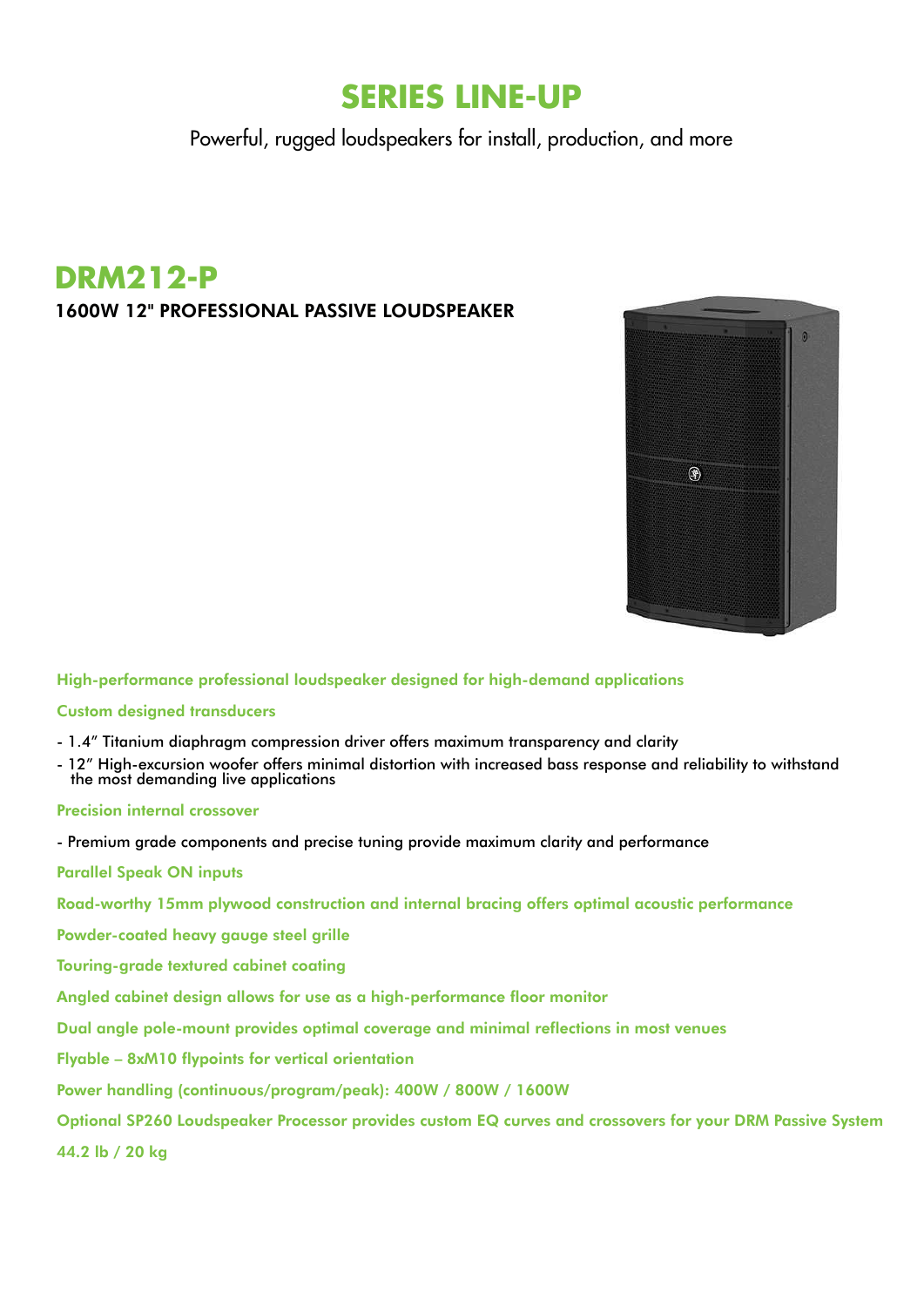# **DRM215-P**

### 1600W 15" PROFESSIONAL PASSIVE LOUDSPEAKER



High-performance professional loudspeaker designed for high-demand applications

#### Custom designed transducers

- 1.4" Titanium diaphragm compression driver offers maximum transparency and clarity
- 15" High-excursion woofer offers minimal distortion with increased bass response and reliability to withstand the most demanding live applications

### Precision internal crossover

- Premium grade components and precise tuning provide maximum clarity and performance

Parallel Speak ON inputs

Road-worthy 15mm plywood construction and internal bracing offers optimal acoustic performance

Powder-coated heavy gauge steel grille

Touring-grade textured cabinet coating

Angled cabinet design allows for use as a high-performance floor monitor

Dual angle pole-mount provides optimal coverage and minimal reflections in most venues

Flyable – 8xM10 flypoints for vertical orientation

Power handling (continuous/program/peak): 400W / 800W / 1600W

Optional SP260 Loudspeaker Processor provides custom EQ curves and crossovers for your DRM Passive System

44.2 lb / 20 kg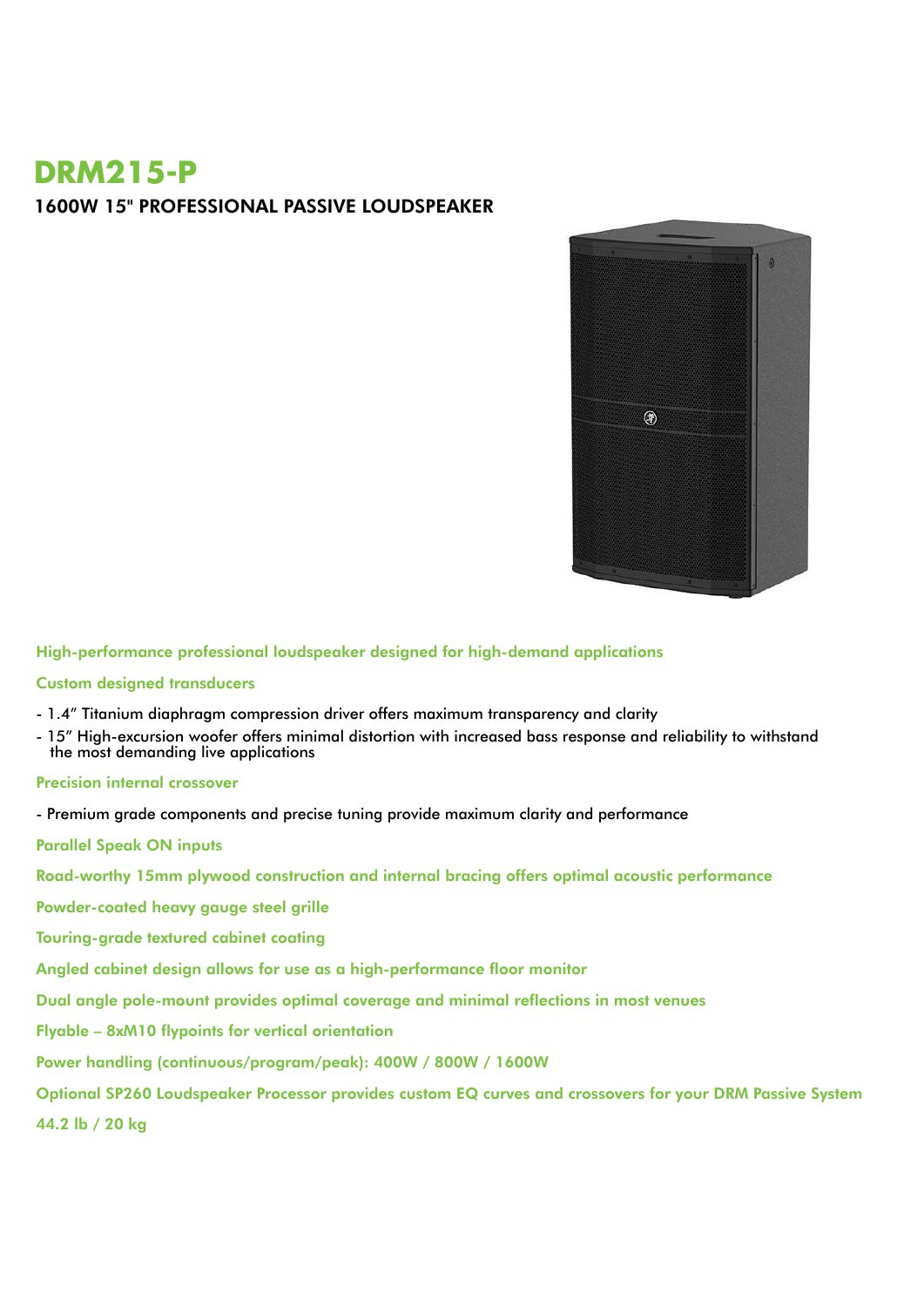# **DRM315-P**

2000W 15" 3-WAY PROFESSIONAL PASSIVE LOUDSPEAKER



High-performance professional loudspeaker designed for high-demand applications

### Custom designed transducers

- 1.4" Titanium diaphragm compression driver offers maximum transparency and clarity
- 6.5" Midrange transducer provides incredible midrange clarity for punchy vocal and instrument reproduction
- 15" High-excursion woofer offers minimal distortion with increased bass response and reliability to withstand the most demanding live applications
- Rotatable waveguide assembly allows for horizontal orientation while maintaining maximum coverage

### Precision internal 3-way crossover

- Premium grade components and precise tuning provide maximum clarity and performance

Parallel SpeakON inputs

Road-worthy 15mm plywood construction and internal bracing offers optimal acoustic performance

Touring-grade textured cabinet coating

Powder-coated heavy gauge steel grillePole-mountable

Flyable – 12xM10 flypoints for vertical and horizontal orientation

Optional SP260 Loudspeaker Processor provides custom EQ curves and crossovers for your DRM Passive System

Power handling (continuous/program/peak): 500W / 1000W / 2000W

67.5 lb / 30.6 kg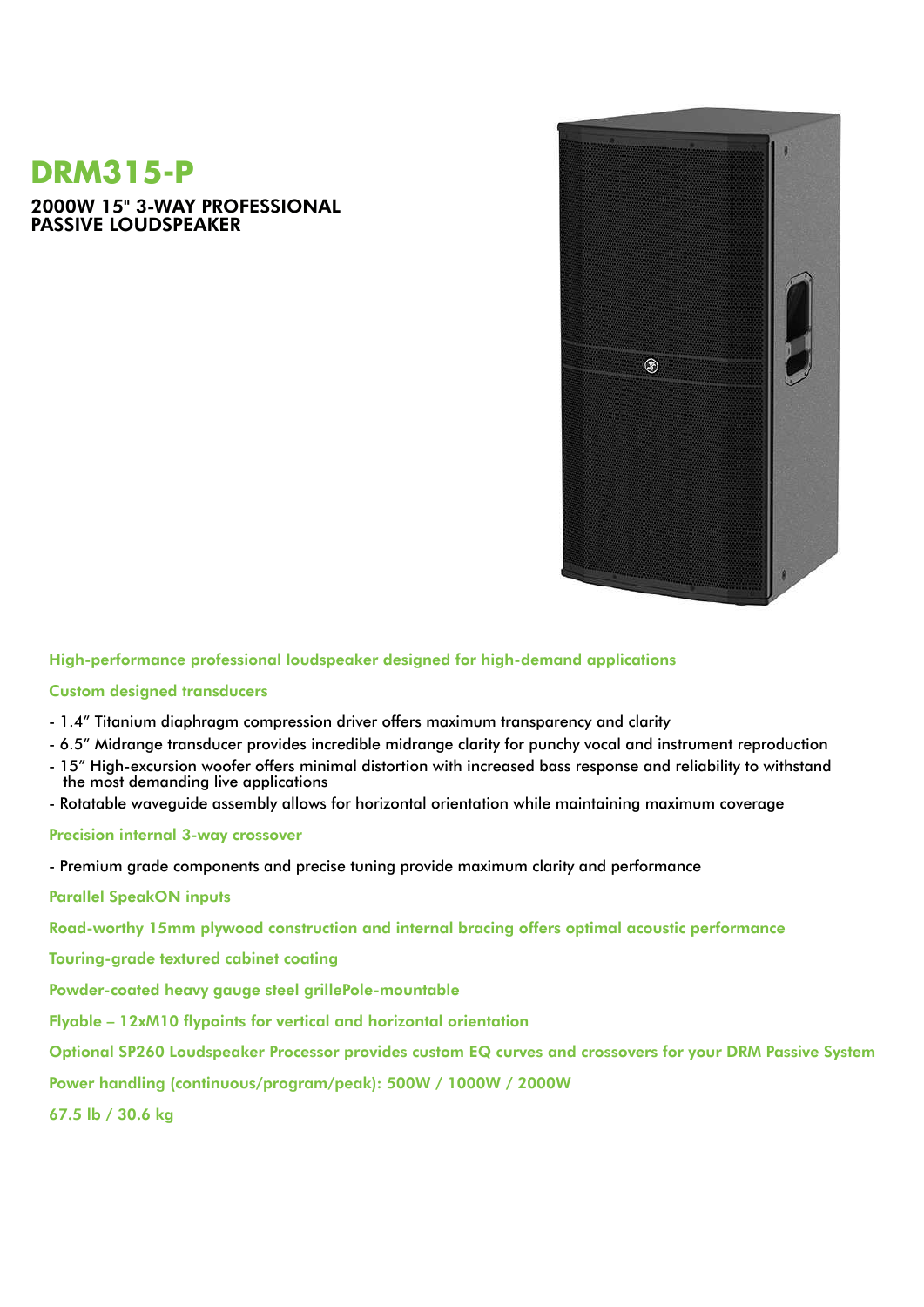# **DRM12A-P** 2000W 12" ARRAYABLE PASSIVE LOUDSPEAKER



High-performance professional arrayable loudspeaker designed for high-demand applications

### Custom designed transducers

- Triple 1" Titanium diaphragm compression driver array offers incredibly clarity and efficiency
- 12" High-excursion woofer offers minimal distortion with increased bass response and reliability to withstand the most demanding live applications

### Parallel SpeakON inputs

Road-worthy 15mm plywood construction and internal bracing offers optimal acoustic performance

Touring-grade textured cabinet coating

Powder-coated heavy gauge steel grille

#### Dual angle pole-mount

### Versatile rigging options

- Flyable with up to 4 DRM12A-P cabinets and 2 DRM18S-P subwoofers using the FB100 Fly Bar

- 7 x M10 flypoints
- Integrated flying hardware
- Optional FB100 Fly Bar

Optional SP260 Loudspeaker Processor provides custom EQ curves and crossovers for your DRM Passive System

Power handling (continuous/program/peak): 500W / 1000W / 2000W

Coverage: 20˚V x 110˚H

53.7 lb / 24.4 kg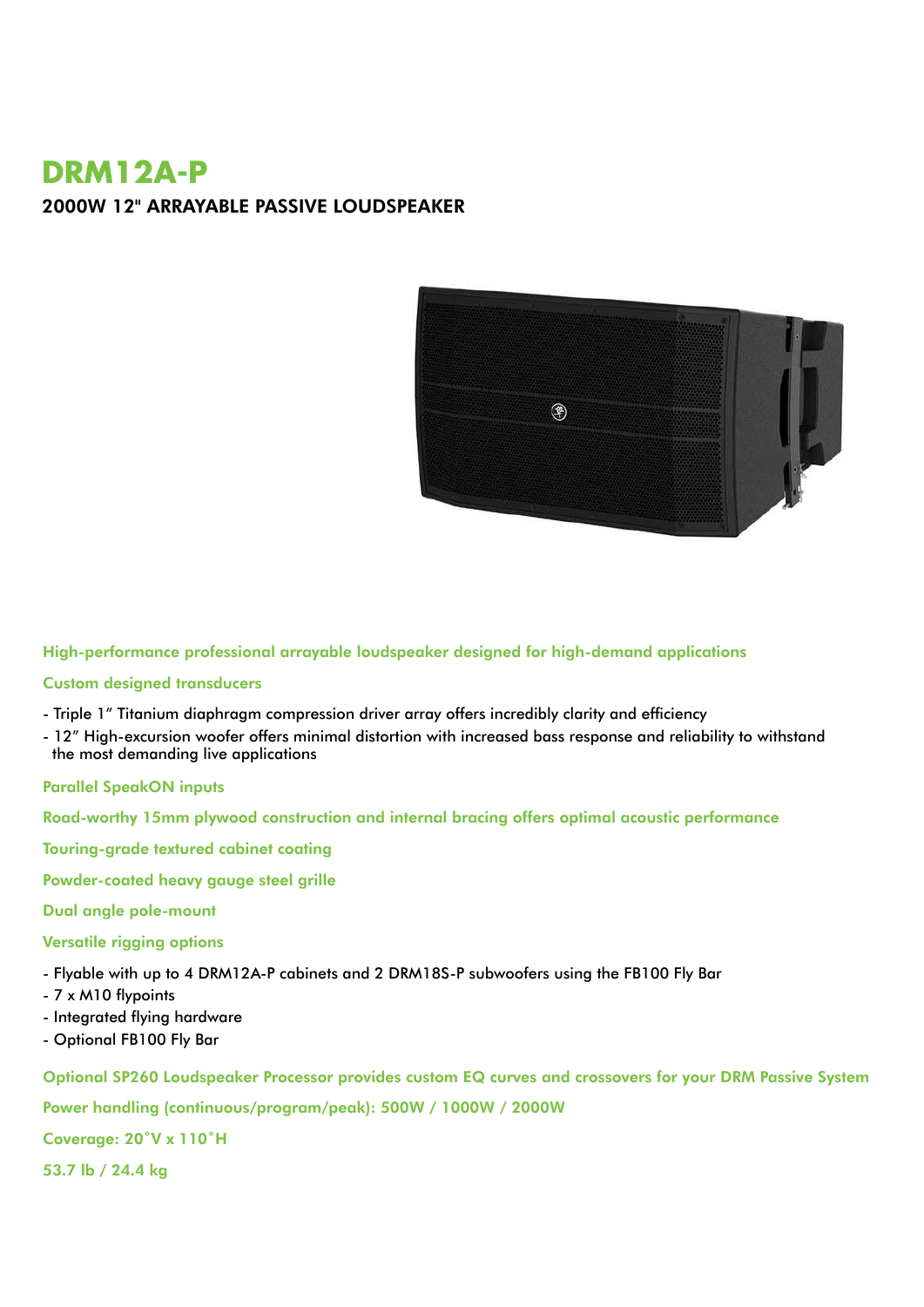# **DRM18S-P** 2000W 18" PROFESSIONAL PASSIVE SUBWOOFER



- High-excursion woofer offers increased bass response, low distortion, and professional reliability to withstand the most demanding applications
- DRM18S is acoustically designed with ample internal volume and precision tuned port sizing to naturally deliver the bass you need with minimal distortion
- Parallel SpeakON inputs
- Road-worthy 18mm plywood construction and internal bracing offers optimal acoustic performance and reliability
- Touring-grade textured cabinet coating
- Powder-coated heavy gauge steel grille
- M20 threaded pole attachment for use with DRM Series loudspeakers and other pole mountable speakers
- Flyable via optional FB100 Fly Bar and FKDRM18S Flyware Kit
- Optional SP260 Loudspeaker Processor provides custom EQ curves and crossovers for your DRM Passive **System**
- Power handling (continuous/program/peak): 500W / 1000W / 2000W
- 75.7 lb / 34.3 kg